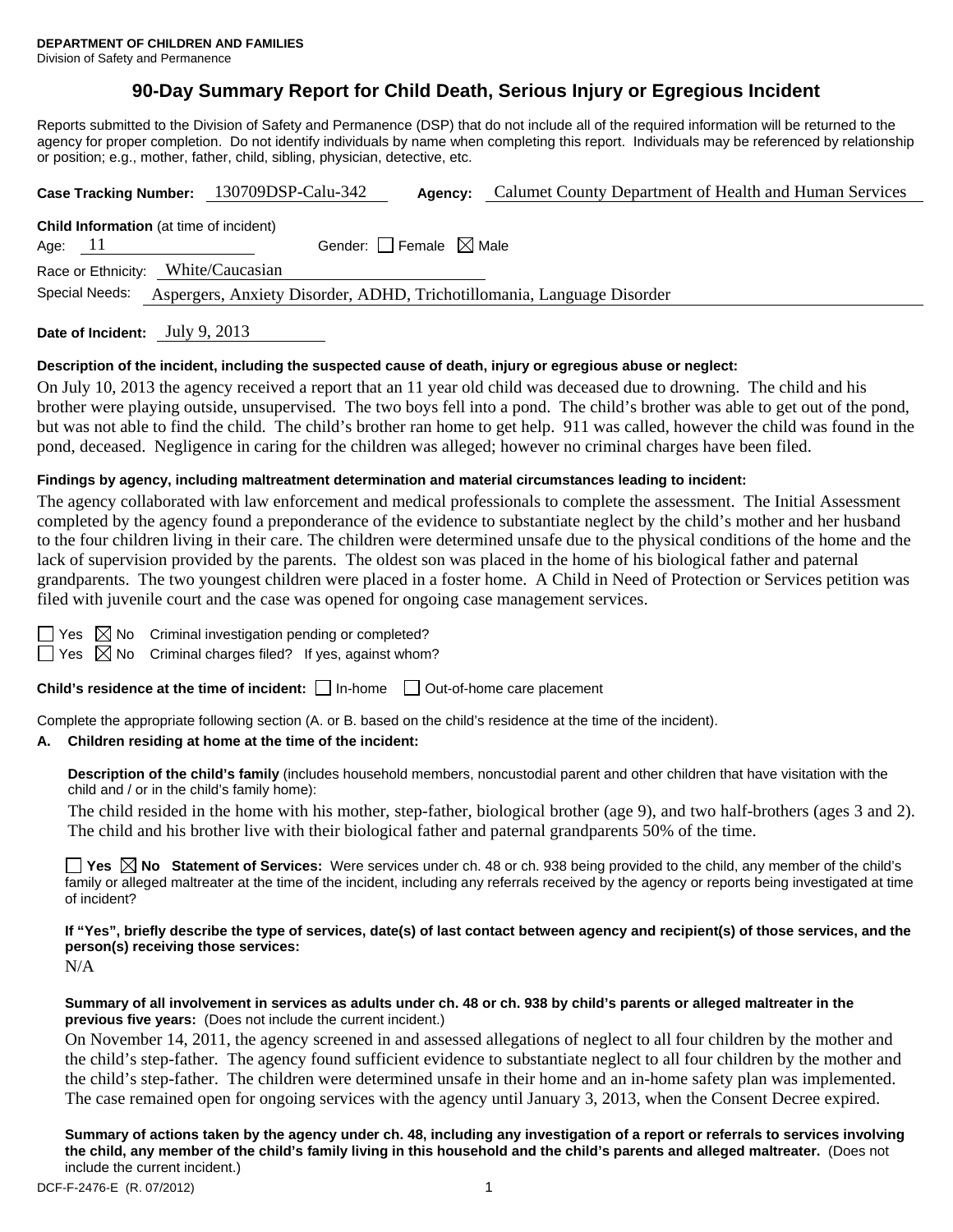(Note: Screened out reports listed in this section may include only the date of the report, screening decision, and if a referral to services occurred at Access. Reports that do not constitute a reasonable suspicion of maltreatment or a reason to believe that the child is threatened with harm are not required to be screened in for an initial assessment, and no further action is required by the agency.)

On 10/7/2008, Manitowoc County Human Services Department screened out a CPS report.

On 10/23/2008, Manitowoc County Human Services Department screened in and assessed allegations of neglect to the children by the father. The agency found insufficient information to substantiate the allegations of neglect.

On 9/25/2009, the agency screened in and assessed allegations of physical abuse to the children by the mother. The agency found insufficient information to substantiate the allegations of physical abuse.

On 5/20/2010 the agency screened in and assessed physical abuse to the children by the step-father and neglect to the children by the mother. The agency found insufficient information to substantiate the allegations of physical abuse and neglect.

On 7/13/2010, the agency screened out a CPS report.

On 10/19/2010, the agency screened out a CPS report.

On 3/21/2011, the agency screened out a CPS report.

On 4/4/2011, the agency screened in and assessed allegations of physical abuse to the children by the mother. The agency found insufficient information to substantiate the allegations of physical abuse.

On 7/11/2011, the agency screened out a CPS report.

On 8/4/2011, the agency screened out a CPS report.

On 10/30/11, the agency screened out a CPS report.

On 11/14/2011, the agency screened in and assessed allegations of neglect to the children by the mother and step-father. This resulted in a Consent Decree from 6/13/2012 through 12/12/2012 for the two oldest boys. The agency closed the case on 1/3/2013.

On 2/7/2012, the agency screened out a CPS report.

On 3/26/2012, the agency screened out a CPS report.

On 5/21/2012, the agency screened in and assessed allegations of neglect to the children by the mother. The agency found insufficient information to substantiate the allegations of neglect.

On 5/22/2012, the agency screened in and assessed allegations of physical abuse to the children by the mother. The agency found insufficient information to substantiate the allegations of physical abuse.

On 5/23/2012, the agency screened in and assessed allegations of physical abuse to the children by the child's step-father. The agency found insufficient information to substantiate the allegations of physical abuse.

On 9/25/2012, the agency screened out a CPS report.

### **Summary of any investigation involving the child, any member of the child's family and alleged maltreater conducted under ch. 48 or ch. 938 and any services provided to the child and child's family since the date of the incident:**

The agency screened in and assessed the allegations of neglect to the children by the mother and step-father. The Initial Assessment completed by the county agency found a preponderance of evidence to substantiate neglect to the children by the mother and her husband. The agency filed a Child in Need of Protection or Services with juvenile court. The oldest child was placed in the care of his biological father and paternal grandparents. The two youngest children were placed in foster care. The case is open for ongoing case management services with the agency.

## **B. Children residing in out-of-home (OHC) placement at time of incident:**

# **Description of the OHC placement and basis for decision to place child there:**

# N/A

# **Description of all other persons residing in the OHC placement home:**

N/A

 $\boxtimes$ 

**Licensing history:** Including type of license, duration of license, summary of any violations by licensee or an employee of licensee that constitutes a substantial failure to protect and promote the welfare of the child. N/A

### **Summary of any actions taken by agency in response to the incident:** (Check all that apply.)

Protective plan implemented  $\boxtimes$  Referral to services

Screening of Access report Attempted or successful reunification